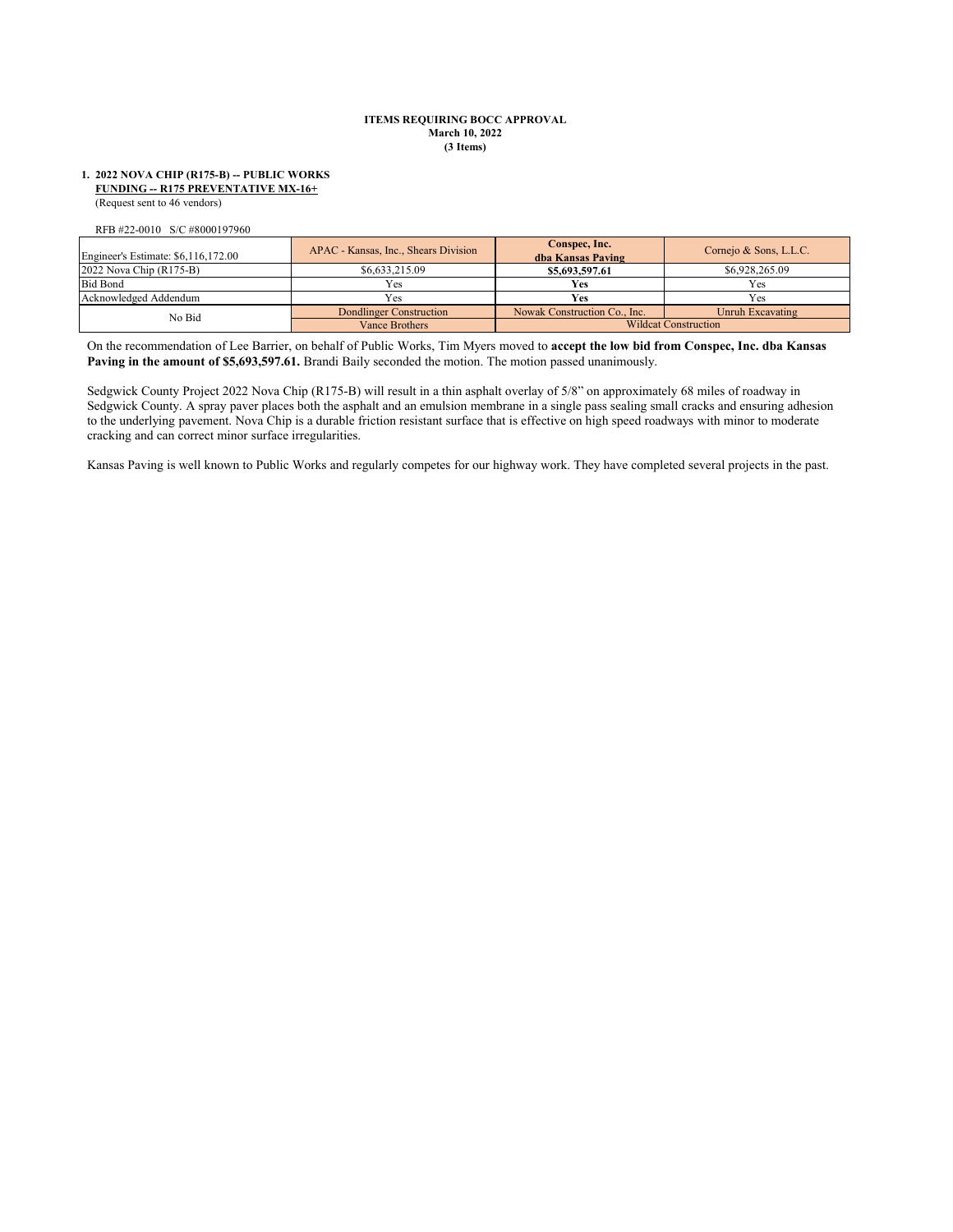### **BOARD OF BIDS AND CONTRACTS MARCH 10, 2022**

### **2. OBLIQUE AERIAL IMAGERY -- APPRAISER'S OFFICE FUNDING -- APPRAISER'S OFFICE**

(Single Source)

#22-2019 Contract

|                                                                 | <b>Pictometry International. Corp.</b> |  |
|-----------------------------------------------------------------|----------------------------------------|--|
| Reveal Essentials+Neighborhood                                  | \$106,560.00                           |  |
| Reveal Essentials+Property                                      | \$105,000.00                           |  |
| Pictometry Connect-CA-50                                        | \$73.00                                |  |
| Rapid Access-Disaster Response Program                          | Included                               |  |
| Reveal Orthomosaic-Combined                                     | Included                               |  |
| Oblique Imagery Bundle w/ Three (3) Yrs. Of EFS Maint & Support | <b>Included</b>                        |  |
| <b>Pictometry Connect-Early Access</b>                          | Included                               |  |
| <b>Total</b>                                                    | \$211,633.00                           |  |

On the recommendation of Lee Barrier, on behalf of the Appraiser's Office, Anna Meyerhoff-Cole moved to **accept the quote from Pictometry International, Corp. in the amount of \$211,633.00 for a contract period beginning January 1, 2023 through December 31, 2026.** Jeff Bush seconded the motion. The motion passed unanimously.

Per Kansas Law, Property Valuation directives, Oblique Aerial Imagery must be flown at least every six (6) years due to changes to property and commercial growth (the last flight occurred in 2017). Without current imagery by spring of 2023, field staff would be required to visit every property for manual assessment. Pictometry International, Corp. would complete the next imagery flight ahead of the noted 2023 deadline. Flight data would be provided within 30 days of capture.

The Oblique Aerial Imagery is taken at a 45 degree angle from all four (4) directions (North, South, East, & West) generating an image that can be processed by Appraiser's Office staff from their desk. Images are taken when leaf coverage is at a minimum. No storage or servers are required on premise as Pictometry International, Corp. hosts the data. The oblique imagery is integrated into the Appraiser's Orion CAMA system for processing. Under this contract extension, the vendor is at no additional cost providing resolution of 3" GSD for metro and 6" GSD beyond. The previous agreement was limited to only 6" GSD.

It is important to note the Appraiser's Office is responsible for damage assessment (for example: damage caused by a tornado or other natural disasters). The Pictometry International, Corp. contract includes the Rapid Access – Disaster Response Program, which in case of a tornado (rated F4 or higher) Sedgwick County could request the vendor to retake oblique aerial imagery (up to 200 square miles of affected area) at no additional charge. For tornadoes rated less than F4 oblique aerial imagery could be retaken (up to 200 square miles of affected area) at a discounted rate. Other types of natural disasters are included within the contract.

This solution has allowed the Appraiser's Office to remain in compliance with property valuation requirements with no major increases in staffing.

Notes: CAMA - Computer Assisted Maps Appraisal GSD - Ground Sampling Distance

## **Questions and Answers**

Tim Kaufman: I'd like to know what we spent the last time we did this.

Greg Gann: The pricing is the same as what we spent last time. This is at the 2017 rate and the vendor is extending that rate through the term of the contract.

Brandi Baily: This is our current vendor?

Greg Gann: Yes.